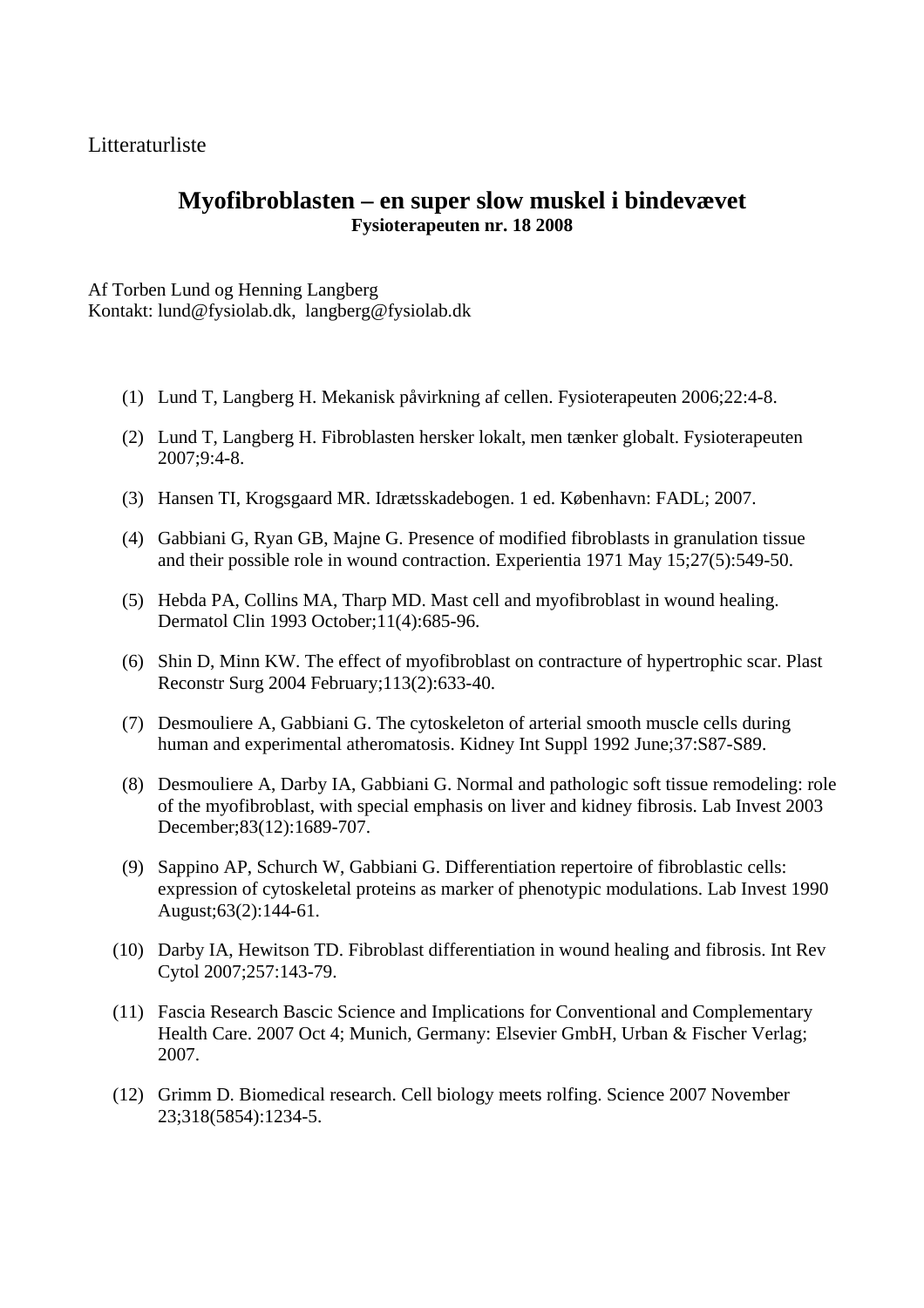- (13) Majno G, Gabbiani G, Hirschel BJ et al. Contraction of granulation tissue in vitro: similarity to smooth muscle. Science 1971 August 6;173(996):548-50.
- (14) Gabbiani G, Hirschel BJ, Ryan GB et al. Granulation tissue as a contractile organ. A study of structure and function. J Exp Med 1972 April 1;135(4):719-34.
- (15) Thannickal VJ, Toews GB, White ES et al. Mechanisms of pulmonary fibrosis. Annu Rev Med 2004;55:395-417.
- (16) Gabbiani G. The myofibroblast in wound healing and fibrocontractive diseases. J Pathol 2003 July;200(4):500-3.
- (17) Desmouliere A, Chaponnier C, Gabbiani G. Tissue repair, contraction, and the myofibroblast. Wound Repair Regen 2005 January;13(1):7-12.
- (18) Hinz B. Formation and function of the myofibroblast during tissue repair. J Invest Dermatol 2007 March;127(3):526-37.
- (19) Tomasek JJ, Gabbiani G, Hinz B et al. Myofibroblasts and mechano-regulation of connective tissue remodelling. Nat Rev Mol Cell Biol 2002 May;3(5):349-63.
- (20) Scotton CJ, Chambers RC. Molecular targets in pulmonary fibrosis: the myofibroblast in focus. Chest 2007 October;132(4):1311-21.
- (21) Gabbiani G, Majno G. Dupuytren's contracture: fibroblast contraction? An ultrastructural study. Am J Pathol 1972 January;66(1):131-46.
- (22) Rayan GM, Tomasek JJ. Generation of contractile force by cultured Dupuytren's disease and normal palmar fibroblasts. Tissue Cell 1994 October;26(5):747-56.
- (23) Tomasek JJ, Vaughan MB, Haaksma CJ. Cellular structure and biology of Dupuytren's disease. Hand Clin 1999 February;15(1):21-34.
- (24) Tomasek JJ, Gabbiani G, Hinz B et al. Myofibroblasts and mechano-regulation of connective tissue remodelling. Nat Rev Mol Cell Biol 2002 May;3(5):349-63.
- (25) Serini G, Gabbiani G. Mechanisms of myofibroblast activity and phenotypic modulation. Exp Cell Res 1999 August 1;250(2):273-83.
- (26) Hinz B, Phan SH, Thannickal VJ et al. The myofibroblast: one function, multiple origins. Am J Pathol 2007 June;170(6):1807-16.
- (27) Wynn T. Cellular and molecular mechanisms of fibrosis. J Pathol 2007 December 27;214(2):199-210.
- (28) Eyden B. The myofibroblast: a study of normal, reactive and neoplastic tissues, with an emphasis on ultrastructure. Part 1--normal and reactive cells. J Submicrosc Cytol Pathol 2005 August;37(2):109-204.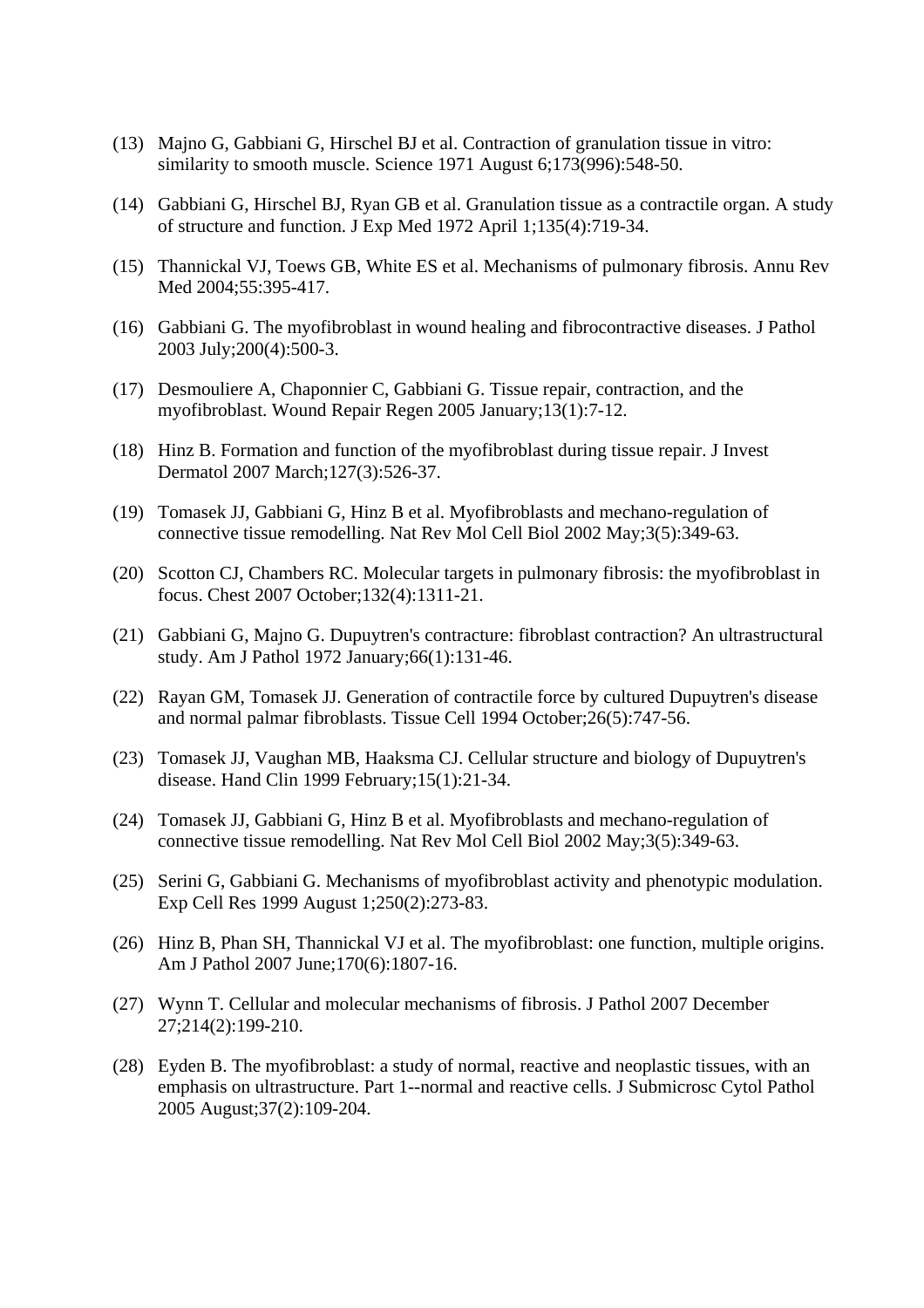- (29) Hinz B, Gabbiani G. Mechanisms of force generation and transmission by myofibroblasts. Curr Opin Biotechnol 2003 October;14(5):538-46.
- (30) Gabbiani G, Tomasek JJ, Hinz B, Schleip R. Panel Discussion on Myofibroblast, Fascia Research Congress,Boston oct.4 2007. 2007.
- (31) Li W, He H, Chen YT et al. Reversal of myofibroblasts by amniotic membrane stromal extract. J Cell Physiol 2008 January 7.
- (32) Hinz B. Masters and servants of the force: the role of matrix adhesions in myofibroblast force perception and transmission. Eur J Cell Biol 2006 April;85(3-4):175-81.
- (33) Gabbiani G, Chaponnier C, Huttner I. Cytoplasmic filaments and gap junctions in epithelial cells and myofibroblasts during wound healing. J Cell Biol 1978 March; 76(3): 561-8.
- (34) Hinz B, Gabbiani G. Cell-matrix and cell-cell contacts of myofibroblasts: role in connective tissue remodeling. Thromb Haemost 2003 December;90(6):993-1002.
- (35) Hinz B, Pittet P, Smith-Clerc J et al. Myofibroblast development is characterized by specific cell-cell adherens junctions. Mol Biol Cell 2004 September;15(9):4310-20.
- (36) van Beurden HE, Von den Hoff JW, Torensma R et al. Myofibroblasts in palatal wound healing: prospects for the reduction of wound contraction after cleft palate repair. J Dent Res 2005 October;84(10):871-80.
- (37) Hinz B, Mastrangelo D, Iselin CE et al. Mechanical tension controls granulation tissue contractile activity and myofibroblast differentiation. Am J Pathol 2001 September;159(3):1009-20.
- (38) Schleip R, Zorn A, Els MJ, Klingler W. The European Fascia Research Project. Yearbook 2006 of the International Association for Structural Intergrators; 2006.
- (39) Weiler A, Unterhauser FN, Bail HJ et al. Alpha-smooth muscle actin is expressed by fibroblastic cells of the ovine anterior cruciate ligament and its free tendon graft during remodeling. J Orthop Res 2002 March;20(2):310-7.
- (40) Ralphs JR, Waggett AD, Benjamin M. Actin stress fibres and cell-cell adhesion molecules in tendons: organisation in vivo and response to mechanical loading of tendon cells in vitro. Matrix Biol 2002 January;21(1):67-74.
- (41) Silver FH, Siperko LM, Seehra GP. Mechanobiology of force transduction in dermal tissue. Skin Res Technol 2003 February;9(1):3-23.
- (42) Langevin HM, Bouffard NA, Badger GJ et al. Dynamic fibroblast cytoskeletal response to subcutaneous tissue stretch ex vivo and in vivo. Am J Physiol Cell Physiol 2005 March; 288(3): C747-C756.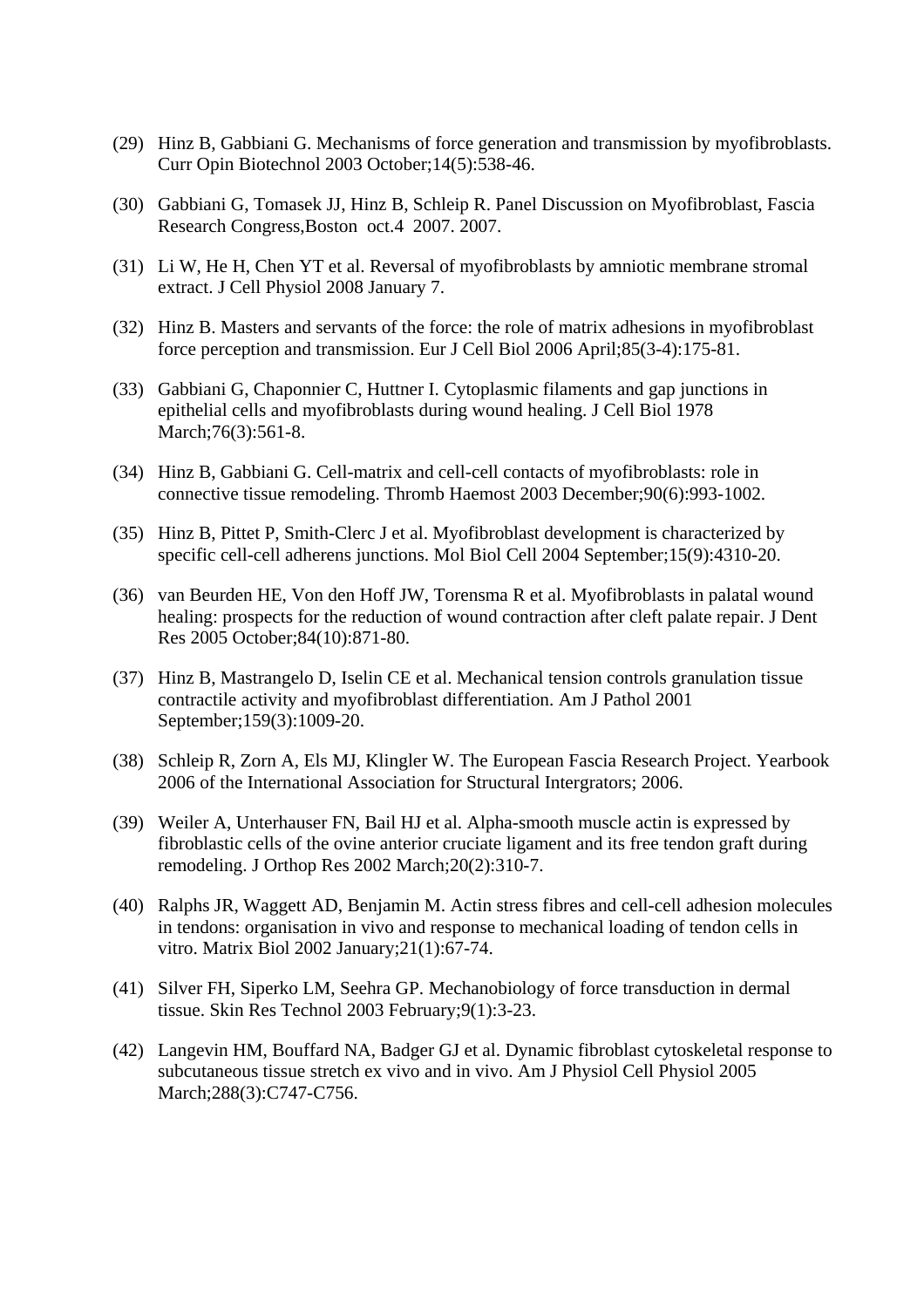- (43) Langevin HM, Storch KN, Cipolla MJ et al. Fibroblast spreading induced by connective tissue stretch involves intracellular redistribution of alpha- and beta-actin. Histochem Cell Biol 2006 May;125(5):487-95.
- (44) Martin P. Wound healing--aiming for perfect skin regeneration. Science 1997 April 4;276(5309):75-81.
- (45) Na S, Collin O, Chowdhury F et al. Rapid signal transduction in living cells is a unique feature of mechanotransduction. Proc Natl Acad Sci U S A 2008 May 6;105(18):6626-31.
- (46) Ko KS, Arora PD, McCulloch CA. Cadherins mediate intercellular mechanical signaling in fibroblasts by activation of stretch-sensitive calcium-permeable channels. J Biol Chem 2001 September 21;276(38):35967-77.
- (47) Langberg H. Respons of tendon associated connective tissue to mechanical loading in humans- with reference to the microdialysis technique, Doctoral thesis 2007 Institute of Sports Medicine - Copenhagen, Bispebjerg Hospital Denmark; 2007.
- (48) Tomasek JJ, Gabbiani G, Hinz B et al. Myofibroblasts and mechano-regulation of connective tissue remodelling. Nat Rev Mol Cell Biol 2002 May;3(5):349-63.
- (49) Agarwal C, Britton ZT, Alaseirlis DA et al. Healing and normal fibroblasts exhibit differential proliferation, collagen production, alpha-SMA expression, and contraction. Ann Biomed Eng 2006 April;34(4):653-9.
- (50) Rungger-Brandle E, Gabbiani G. The role of cytoskeletal and cytocontractile elements in pathologic processes. Am J Pathol 1983 March;110(3):361-92.
- (51) Hinz B, Celetta G, Tomasek JJ et al. Alpha-smooth muscle actin expression upregulates fibroblast contractile activity. Mol Biol Cell 2001 September;12(9):2730-41.
- (52) Wrobel LK, Fray TR, Molloy JE et al. Contractility of single human dermal myofibroblasts and fibroblasts. Cell Motil Cytoskeleton 2002 June;52(2):82-90.
- (53) Chen J, Li H, SundarRaj N, Wang JH. Alpha-smooth muscle actin expression enhances cell traction force. Cell Motil Cytoskeleton 2007 April;64(4):248-57.
- (54) Langevin HM, Bouffard NA, Badger GJ et al. Subcutaneous tissue fibroblast cytoskeletal remodeling induced by acupuncture: evidence for a mechanotransduction-based mechanism. J Cell Physiol 2006 June;207(3):767-74.
- (55) Arora PD, Narani N, McCulloch CA. The compliance of collagen gels regulates transforming growth factor-beta induction of alpha-smooth muscle actin in fibroblasts. Am J Pathol 1999 March;154(3):871-82.
- (56) Desmouliere A, Redard M, Darby I, Gabbiani G. Apoptosis mediates the decrease in cellularity during the transition between granulation tissue and scar. Am J Pathol 1995 January;146(1):56-66.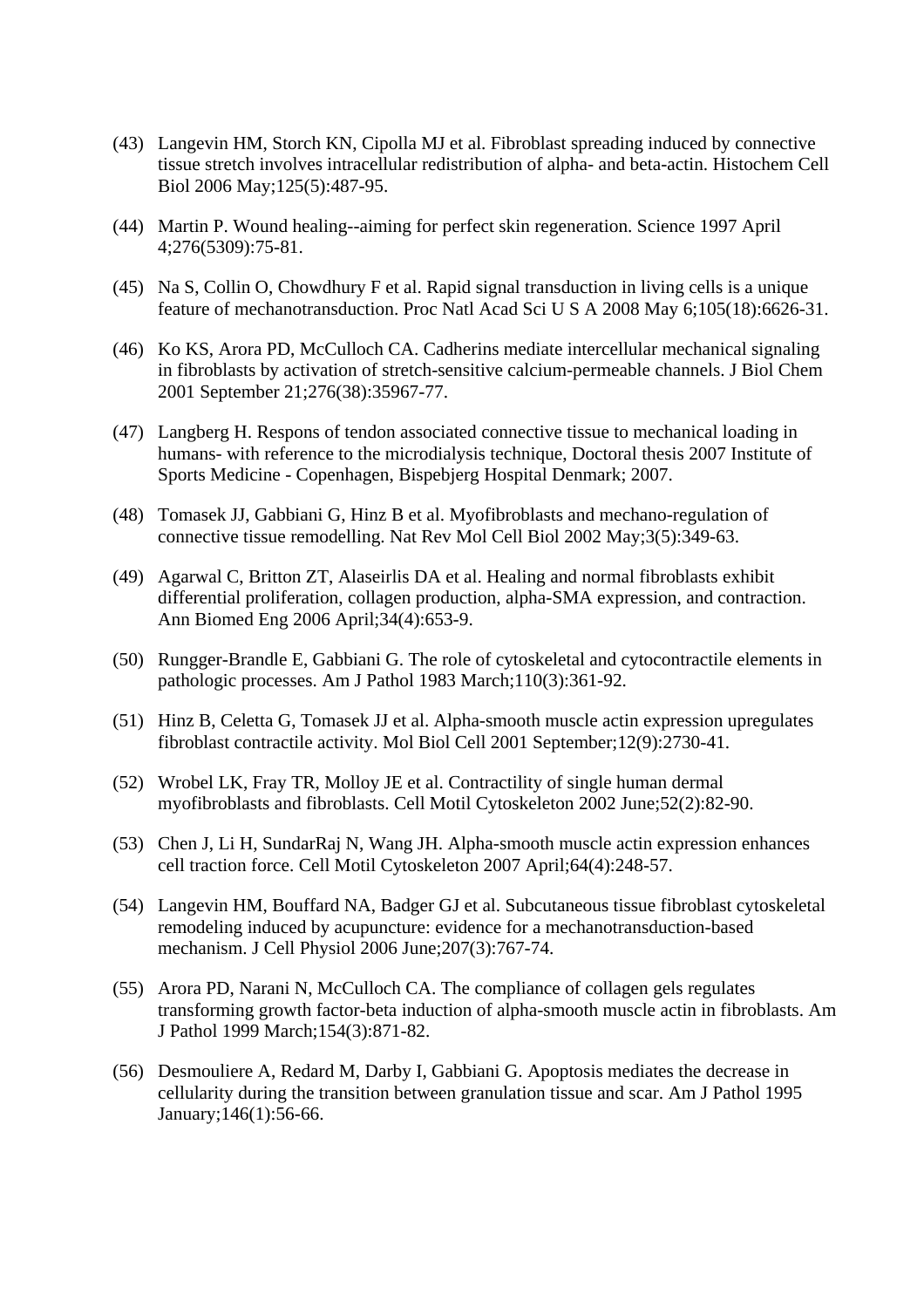- (57) Carlson MA, Longaker MT, Thompson JS. Wound splinting regulates granulation tissue survival. J Surg Res 2003 March;110(1):304-9.
- (58) Miyasaka KC, Daniel DM, Stone M. The incidence of knee ligament injuries in the general population. Am J Knee Surg 1991;4:3-8.
- (59) Dahners LE, Banes AJ, Burridge KW. The relationship of actin to ligament contraction. Clin Orthop Relat Res 1986 September;(210):246-51.
- (60) Wilson CJ, Dahners LE. An examination of the mechanism of ligament contracture. Clin Orthop Relat Res 1988 February;227:286-91.
- (61) Murray MM, Spector M. Fibroblast distribution in the anteromedial bundle of the human anterior cruciate ligament: the presence of alpha-smooth muscle actin-positive cells. J Orthop Res 1999 January;17(1):18-27.
- (62) Dustmann M, Schmidt T, Gangey I et al. The extracellular remodeling of free-soft-tissue autografts and allografts for reconstruction of the anterior cruciate ligament: a comparison study in a sheep model. Knee Surg Sports Traumatol Arthrosc 2008 January 9.
- (63) Faryniarz DA, Chaponnier C, Gabbiani G et al. Myofibroblasts in the healing lapine medial collateral ligament: possible mechanisms of contraction. J Orthop Res 1996 March; 14(2): 228-37.
- (64) Gomez MA, Woo SL, Amiel D et al. The effects of increased tension on healing medical collateral ligaments. Am J Sports Med 1991 July;19(4):347-54.
- (65) Weiss JA, Woo SL, Ohland KJ et al. Evaluation of a new injury model to study medial collateral ligament healing: primary repair versus nonoperative treatment. J Orthop Res 1991 July;9(4):516-28.
- (66) Spector M. Musculoskeletal connective tissue cells with muscle: expression of muscle actin in and contraction of fibroblasts, chondrocytes, and osteoblasts. Wound Repair Regen 2001 January;9(1):11-8.
- (67) Murray MM, Martin SD, Martin TL, Spector M. Histological changes in the human anterior cruciate ligament after rupture. J Bone Joint Surg Am 2000 October;82- A(10):1387-97.
- (68) Fujita A, Doi M, Morishita S et al. Correlation Between Graft Laxity and Myofibroblasts during Healing after Rabbit Anterior Cruciate Ligament Reconstruction. Bulletin of the Osaka Medical College 2006;52 (1):29-35.
- (69) Desmouliere A, Badid C, Bochaton-Piallat ML, Gabbiani G. Apoptosis during wound healing, fibrocontractive diseases and vascular wall injury. Int J Biochem Cell Biol 1997 January;29(1):19-30.
- (70) Grinnell F, Zhu M, Carlson MA, Abrams JM. Release of mechanical tension triggers apoptosis of human fibroblasts in a model of regressing granulation tissue. Exp Cell Res 1999 May 1;248(2):608-19.